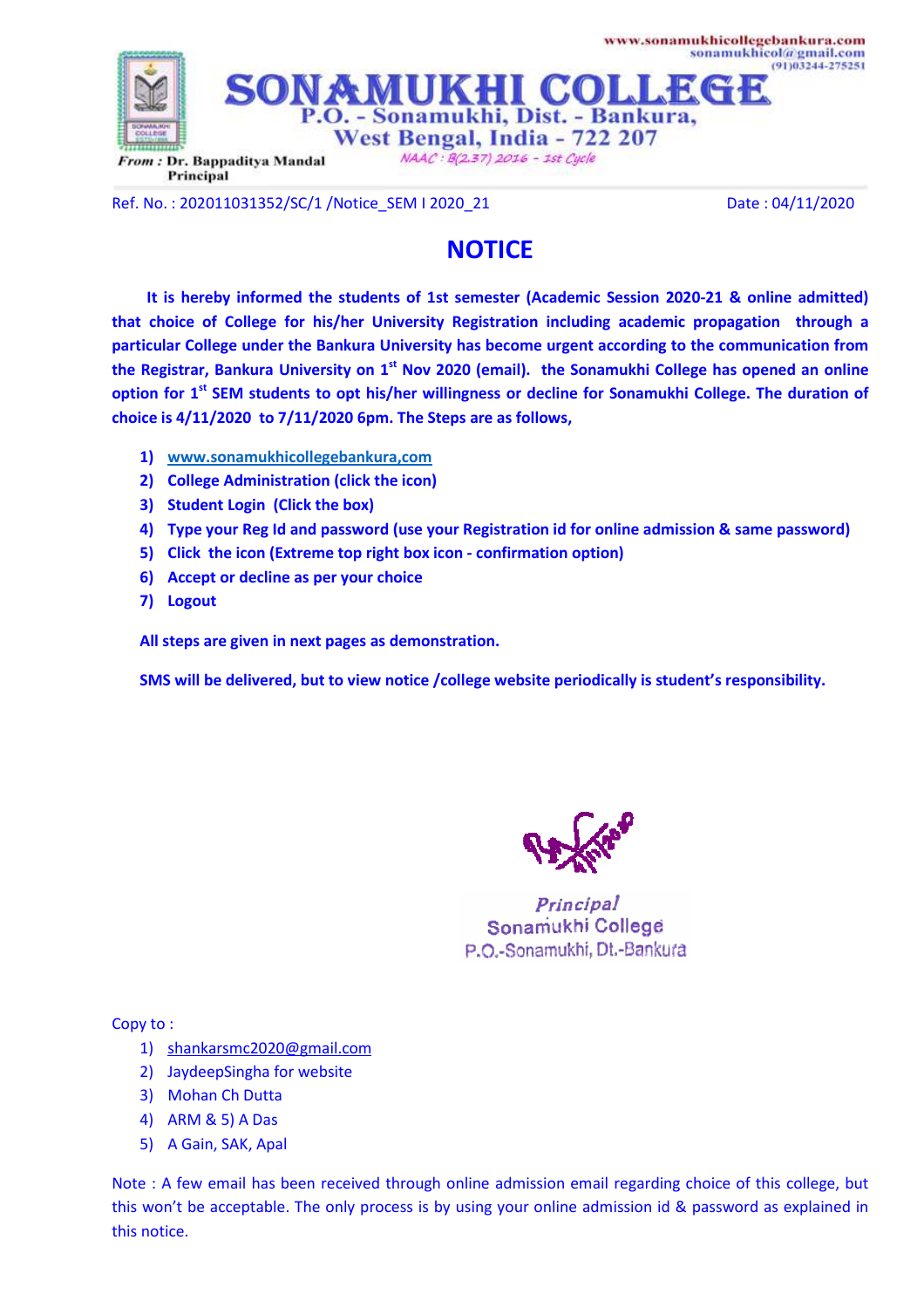| $^{46}_{111}$ $^{14}_{111}$ 18:08 $^{0.00}_{KB/s}$ |                                   |                                                    | $V_{0}^{(0)}$ H <sub>2</sub> (87) |                                     |
|----------------------------------------------------|-----------------------------------|----------------------------------------------------|-----------------------------------|-------------------------------------|
|                                                    | A ukhicollegebankura.com          |                                                    | $[1]$                             |                                     |
|                                                    | <b>BKU 2020</b><br><b>BU 2020</b> | Teaching-Aid for Teachers   OPAC   Repository   In |                                   |                                     |
| <b>ONLINE ADMISSION 2020 [2ND PHASE]</b>           |                                   |                                                    |                                   |                                     |
| <b>ONLINE ADMISSION 2020-21</b>                    | Ē<br>$0020 - 21$                  |                                                    | <b>LIVE WEBINAR</b>               |                                     |
| <b>Photo Gallery</b>                               | <b>College Administration</b>     | LQ.A.C<br>Governing Body                           | <b>Students' Corner</b>           | 4.O.A.R<br><b>IQAC</b><br><b>NA</b> |
| <b>ACADEMIC</b><br><b>ADMISSION</b>                |                                   |                                                    |                                   |                                     |
| FUILITIES<br><b>KESEARCH</b>                       | SERVICES                          |                                                    |                                   |                                     |
| <b>STUDY MATERIAL</b>                              |                                   |                                                    |                                   |                                     |
|                                                    | <b>Our Mission &amp; Vision</b>   |                                                    |                                   |                                     |
|                                                    | <b>Principal's Desk</b>           |                                                    |                                   |                                     |

**Basic Facts** 

**Activities** 

Feedback

Publication

College Journal

Administrative Calendar



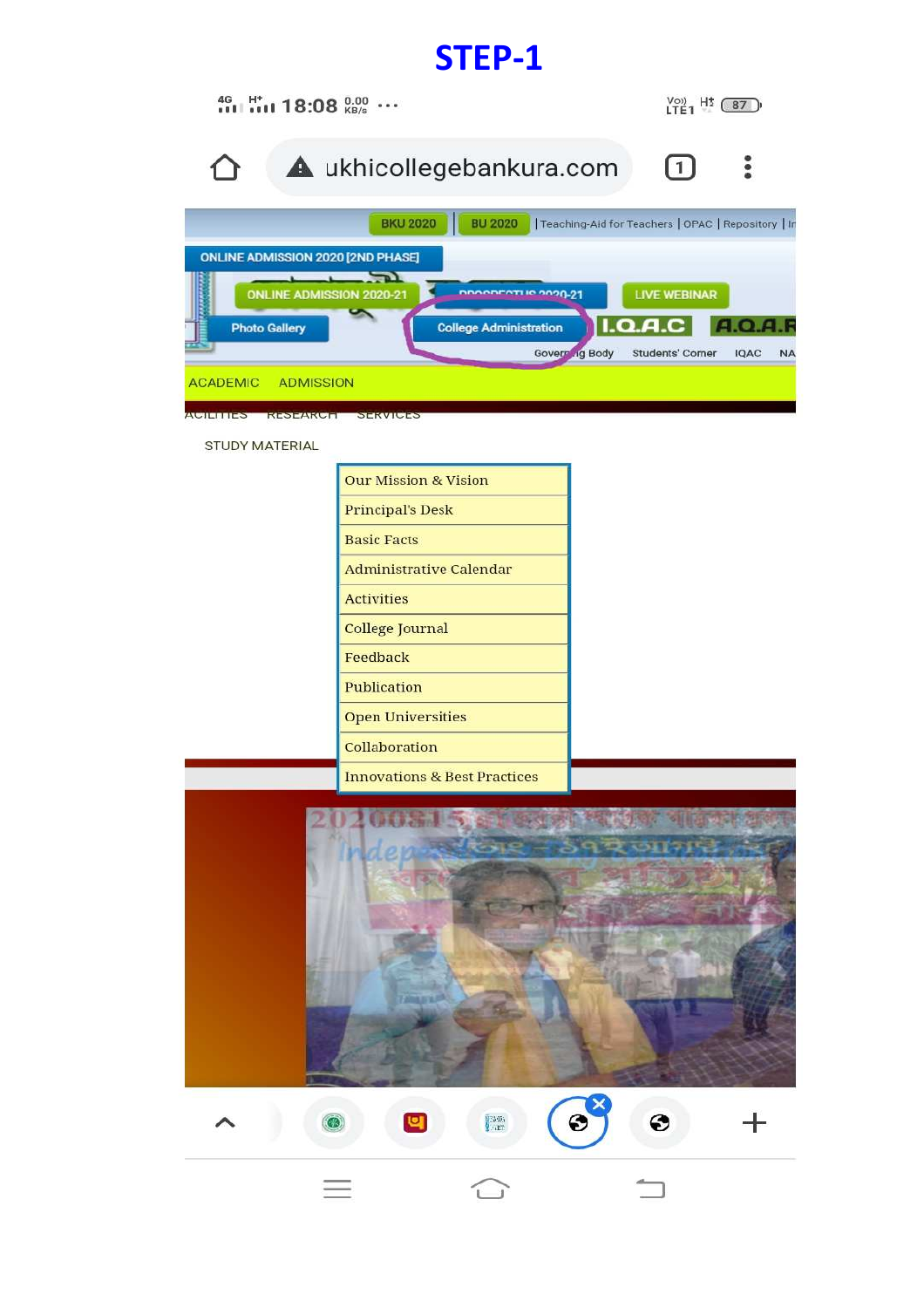

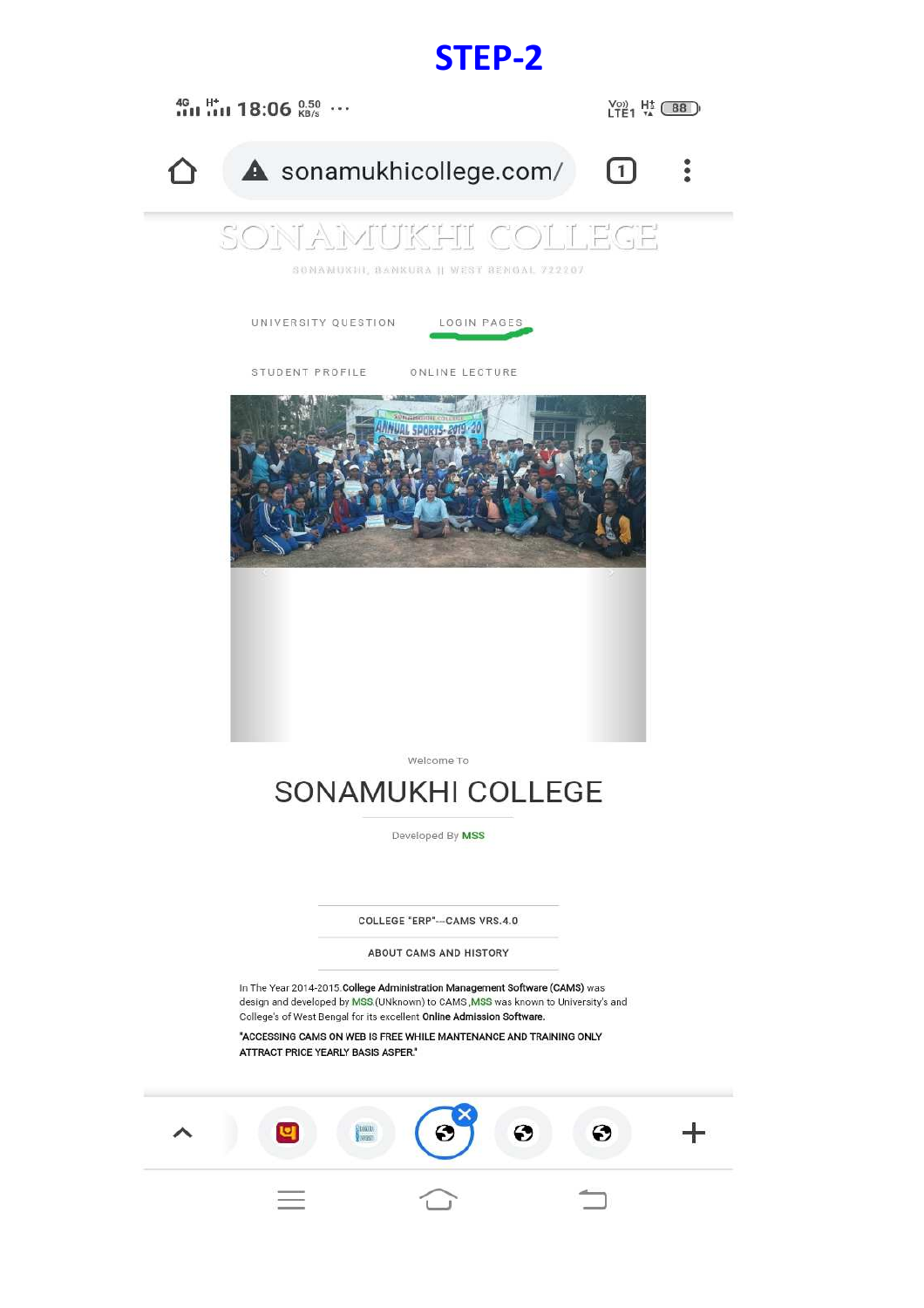

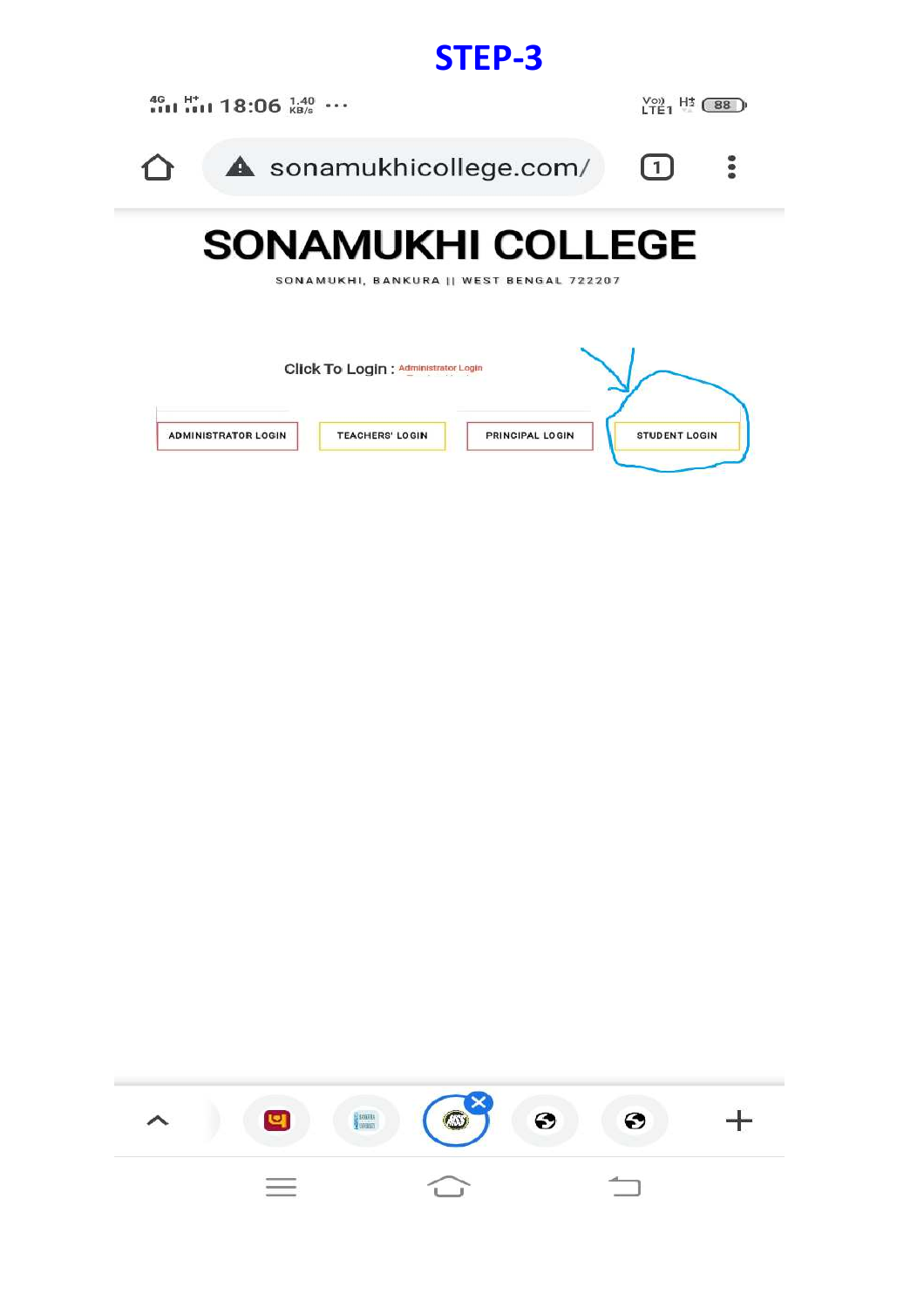$^{46}_{111}$   $^{14}_{111}$  18:06  $^{0.10}_{RBS}$   $\cdots$ 

 $LTE1$   $H2$   $(88)$ 

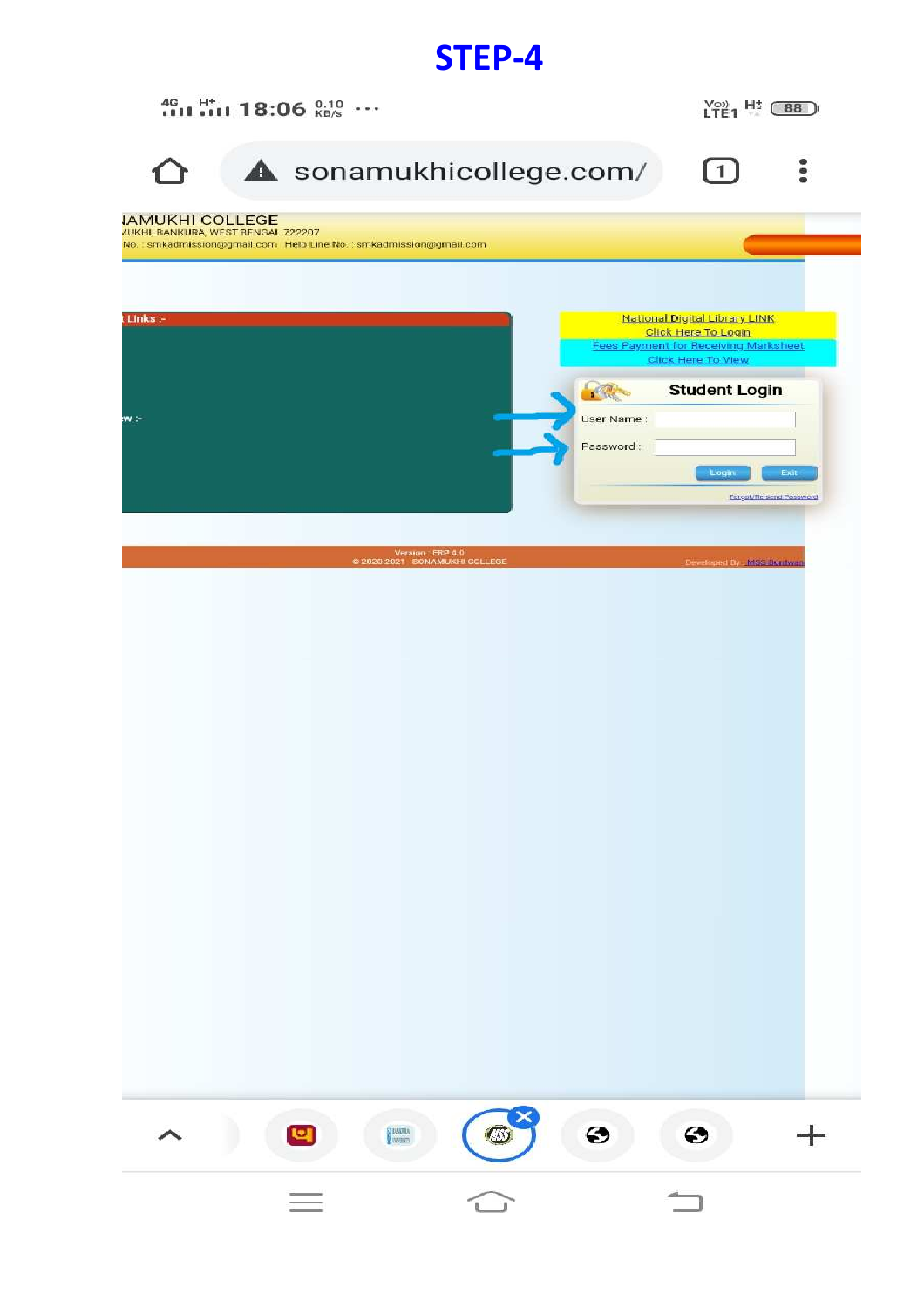$^{46}_{111}$   $^{11}_{111}$  18:05  $^{0.00}_{88/8}$   $\cdots$ 

 $\frac{V(0)}{1 T F 1}$  H<sub>1</sub> (88)

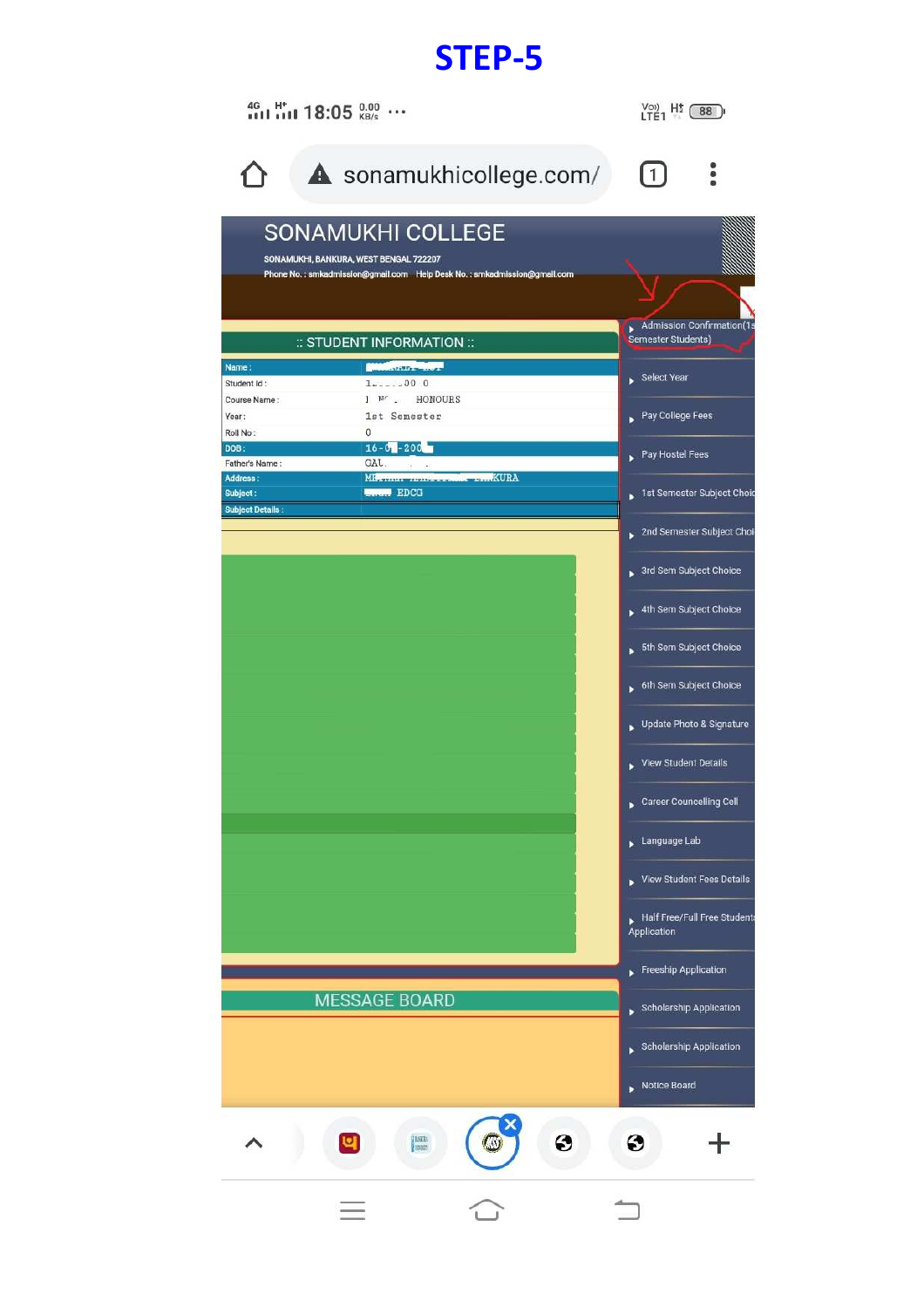$^{46}_{111}$   $^{11}_{111}$  18:04  $^{0.00}_{10.00}$   $\cdots$ 

 $V_{\text{C2}}^{(0)}$  H<sub>2</sub> (88)

 $\sqrt{1}$ 

 $\bullet \bullet \bullet$ 

A sonamukhicollege.com/ ⌒